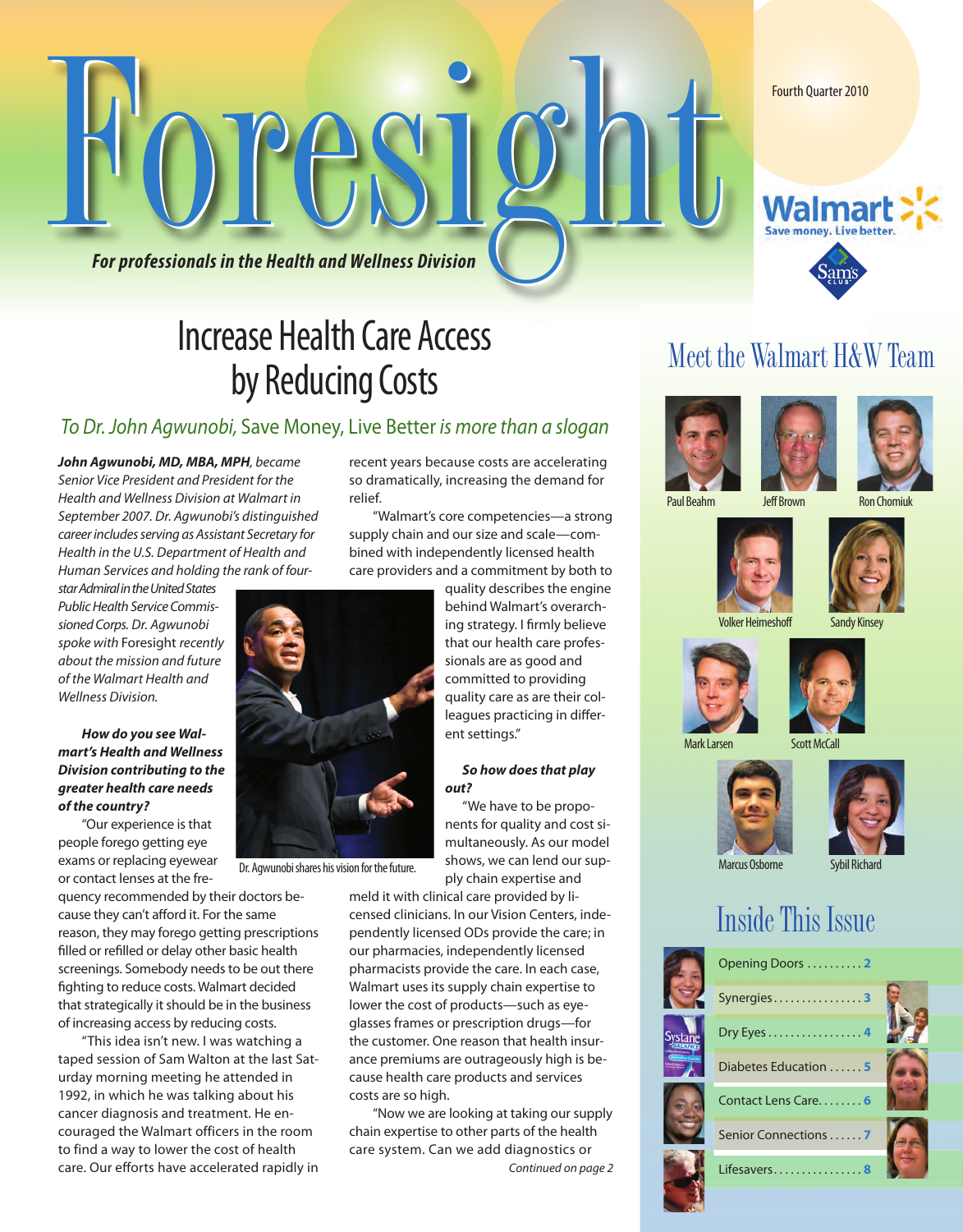# Foresight Foresight

#### Increase Health Care Access... *Continued from page 1*

expanded services, such as dental and laboratory services? Can we work with hospitals or employers as they offer health benefits?"

#### *Is the strategy working?*

"Yes. Walmart is driving down the cost of some medical expenses. By our calculations, there have been savings of \$3.4 billion with

our \$4 generic drug program. Most of our competitors have joined us in reducing the cost of generic drugs, so while it's hard to calculate, we believe that the savings to customers is much greater than what Walmart has done on its own.

"Similarly, a customer can obtain from Walmart a basic package of frames, lenses and lens coating for \$38. We realize that not everyone wants the lowestpriced eyewear, but many people do.

"What I'm most proud of is that the customer has responded to our efforts by giving us more of her business. This business means that Walmart can go back to its suppliers and negotiate lower costs. It's the cycle that discounting was built upon.

"In addition, in October, Humana and Walmart announced the Humana Walmart-Preferred Rx Plan (PDP), a low-cost, standalone Medicare Part D prescription drug plan



#### **VOLUME 1, ISSUE 1**

*Foresight* **is a quarterly publication for professionals in the Walmart and Sam's Club Health and Wellness Divison**

Sponsored by:

#### **Alcon**

Foresight*is developed and produced by Practice Advancement Associates, a division of Jobson Medical Information*



sponsored by Humana and co-branded with Walmart. With a monthly premium available nationwide of \$14.80 and in-store copays as low as \$2 for Tier 1 generic prescriptions dispensed at Preferred Pharmacies like Walmart, Neighborhood Market and Sam's Club, it is the lowest national Medicare Part D monthly plan premium."

#### *So discounted product pricing drives business to the health care professionals?*

"We support the efforts of our independently licensed ODs and pharmacists to build their practices and serve their patients. Internally, we are working on ways to do this better. For example, can Walmart leverage its buying power to purchase retinal cameras or other costly technology, which it can then rent to ODs? On another front, we are developing training to

better support our associates in the Vision

Center and Pharmacy areas and to create better connections with professional organizations, such as the American Optometric Association and the American Pharmacists Association.

"Our business model is sometimes criticized. It's on us to try to improve those relations and perceptions. We can do that if we are committed to becoming what I call cardcarrying members of the health care community. It's not just about business; holding our commitments to quality and professional relations will allow us to stand as part of the larger health care family."**\***

# Health Wellness Matters

### Opening Avenues of Communication

**By Sybil Richard, JD, MHA, RPH Vice President, Professional Affairs, Health and Wellness Division**

W**elcome to** *Foresight***, a quarterly publication for and about the health care**



**professionals at Walmart and Sam's Club. In this and future issues, you'll read about your colleagues finding successful ways to promote health in the community and grow their businesses. At the Health and Wellness Division, we recognize that providing health care**

Sybil Richard

**is a business as well as a mission. We believe that you have much to share with each other, and these pages can make that possible.**

**In addition, we believe that health care professionals have much to share with us at the Health and Wellness Division. Information should flow in both directions, and again, this quarterly publication can work toward that goal.**

**So please consider this an open avenue of communication. Use this publication to start a conversation with the other health care professionals in your store to see if there are ideas you can use to solidify your reputation as the trusted health care provider in your community. Together, we can grow stronger.\***

#### New Medicare Part D Prescription Plan

The Humana Walmart-Preferred Rx Plan (PDP)<br>offers one low national monthly plan premium of \$14.80—making it the lowest national plan premium in 2011 for a standalone Medicare Part D plan premium offered in all 50 states and Washington, D.C.<sup>1</sup> "One of the primary goals of health care reform is to make health coverage more affordable—and that's what we're doing with the introduction of this low-cost Medicare Part D plan,"said **William Fleming,**

**PharmD**, vice president of Humana Pharmacy Solutions."People are more likely to take the medications prescribed for them when they can afford those medications. And adhering to prescription drug regimens can enable people to be healthier and prevent future illness."**\***

<sup>1</sup> "Centers for Medicare & Medicaid Services. 2011 Drug Plan Information—State Fact Sheets under"Spotlights."September 2010. cms.gov/center/ openenrollment.asp



Dr. Agwunobi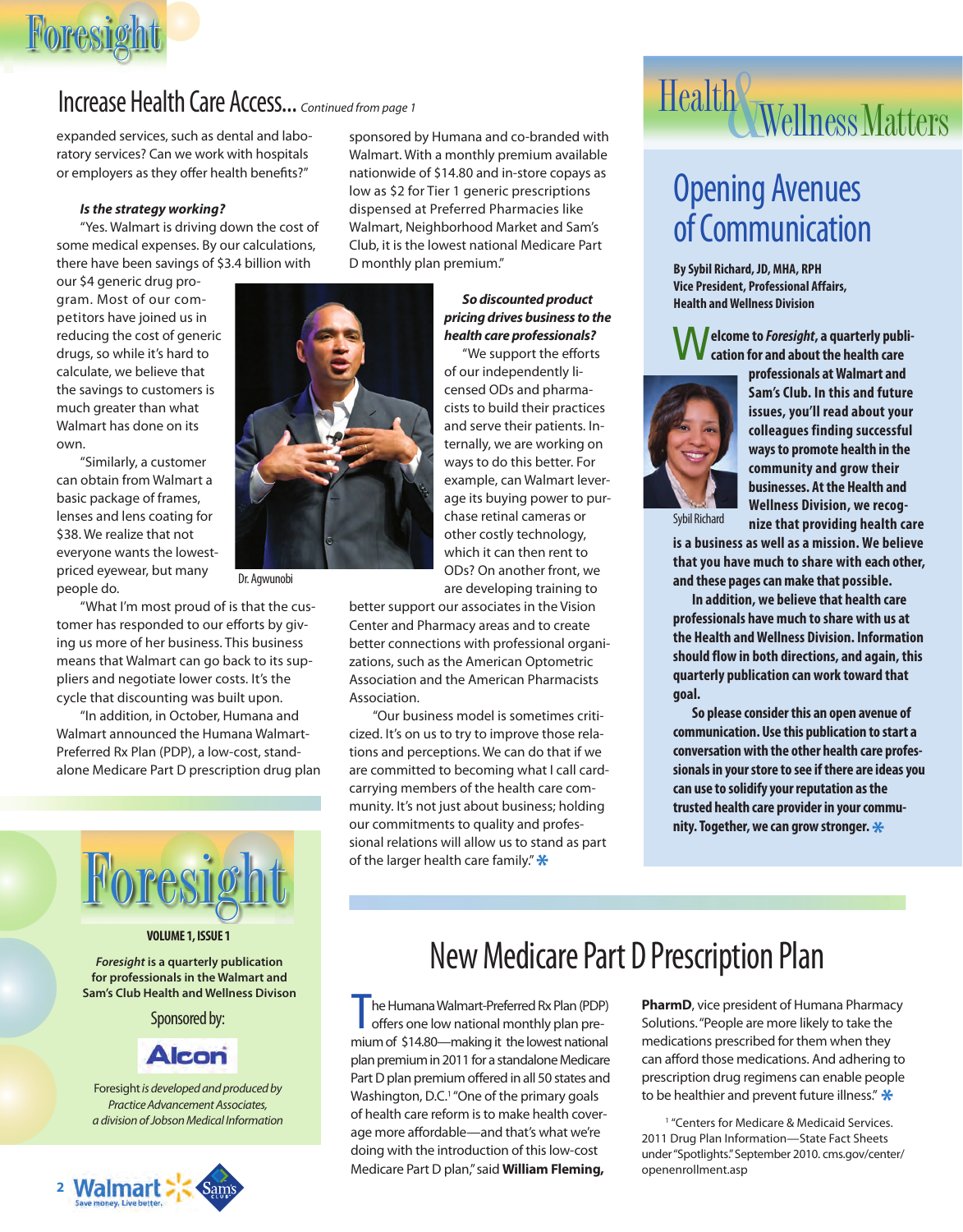# *Synergies*

### Optometrist and Pharmacist Show Support for Each Other

**Kelly Sutherland**, the pharmacist at the Quakertown, Pa., Walmart, never has to go far to visit her optometrist. She's a patient of **Todd Pierzchala, OD**, the affiliated

optometrist in the store. Dr. Pierzchala says the two have become friends as well as colleagues. They have found that their mutual respect for each other also benefits the patient experience. Here's how.

■ **Convenience:** Dr. Pierzchala says many patients come to him initially because it's so convenient to

visit an optometrist inside a Walmart. He wants to keep that convenience going for them. So he and his staff have posted the pharmacy's hours next to every telephone. "If I write a prescription, I'll tell the patient,

'This should be available for you at the pharmacy right in the store. It's open until 8 p.m. today.'"That's important for him, too. Often, the medication he is prescribing will help

patients begin to fight an eye infection or give them relief from allergies. ■ **Immediate help:**

#### When a customer comes to the pharmacy complaining of pain or other eye-related symptoms, Sutherland often suggests that the symptoms warrant a look from the optometrist. If a pharmacy customer comes into the optometrist's office with a question or complaint, Dr. Pierzchala makes it a priority to work that patient into his schedule as quickly as

respect for each other.

possible. Sutherland wants her customers to get appropriate relief quickly, too, and a professional opinion is close at hand.

**Expansistent messaging:** "There is a dizzying array of choices in the pharmacy

### *Innovations* Online Tools at Walmart.com

reac

your goals - one step at a time.

 $\sqrt{2}$ 

Sign in or create a Walmart.com account<br>to start using the Healthy Living tools.

almart.com has introduced several online tools to help customers take steps toward a healthier lifestyle. The free online tools include a calorie counter, an exercise tracker and a food

tracker. There's even a customizable fitness calendar featuring advice, inspiration and workout ideas or activities for every fitness level.

These online tools can help anyone put



Exercise Tracker t that hard work go to<br>Frack your workouts to

Food Tracker Get a real look at what you eat<br>every day — and find where<br>your can improve your diet.



Online tools help customers develop a healthy lifestyle one step at a time.

together a plan to encourage them to push themselves a little every day. Visit health.walmart.com for more information.**\*** aisles for eye-related products,"says Dr. Pierzchala. So he's planning to develop a short list of his preferred products for the phar-

macy staff. Patients are free to choose whatever product they wish for their over-the-counter needs, of course, but

should they ask, the staff could say, for example, "Dr. Pierzchala, the professional optometrist here, recommends his patients use OPTI-FREE® RepleniSH® Multi-Purpose Disinfecting Solution to clean their contact lenses."**\***

#### Vision Center Facts

◆ Walmart Vision Centers and Sam's Club Optical Centers serve more than 6 million patients annually at nearly 3,000 locations in 47 states (Rhode Island, Delaware and Oklahoma have no optical departments).

◆ As the second leading provider of eyeglasses and contact lenses in the United States, Walmart Vision Centers and Sam's Club Optical Centers sold more than 11 million boxes of contact lenses in 2009.

◆ Last year, Walmart Optical Labs produced more than 5 million pairs of eyeglasses.**\***

#### Pharmacy Facts

◆The \$4 Prescription Program has saved customers more than \$3 billion at its pharmacies in 49 states.

◆ Walmart pharmacies also fill prescriptions for approximately 300 generic medications at \$10 for a 90 day supply, saving customers time and additional money. The offer is available in-store or through free mail delivery to give every American access to low prices, regardless of where they live.**\***





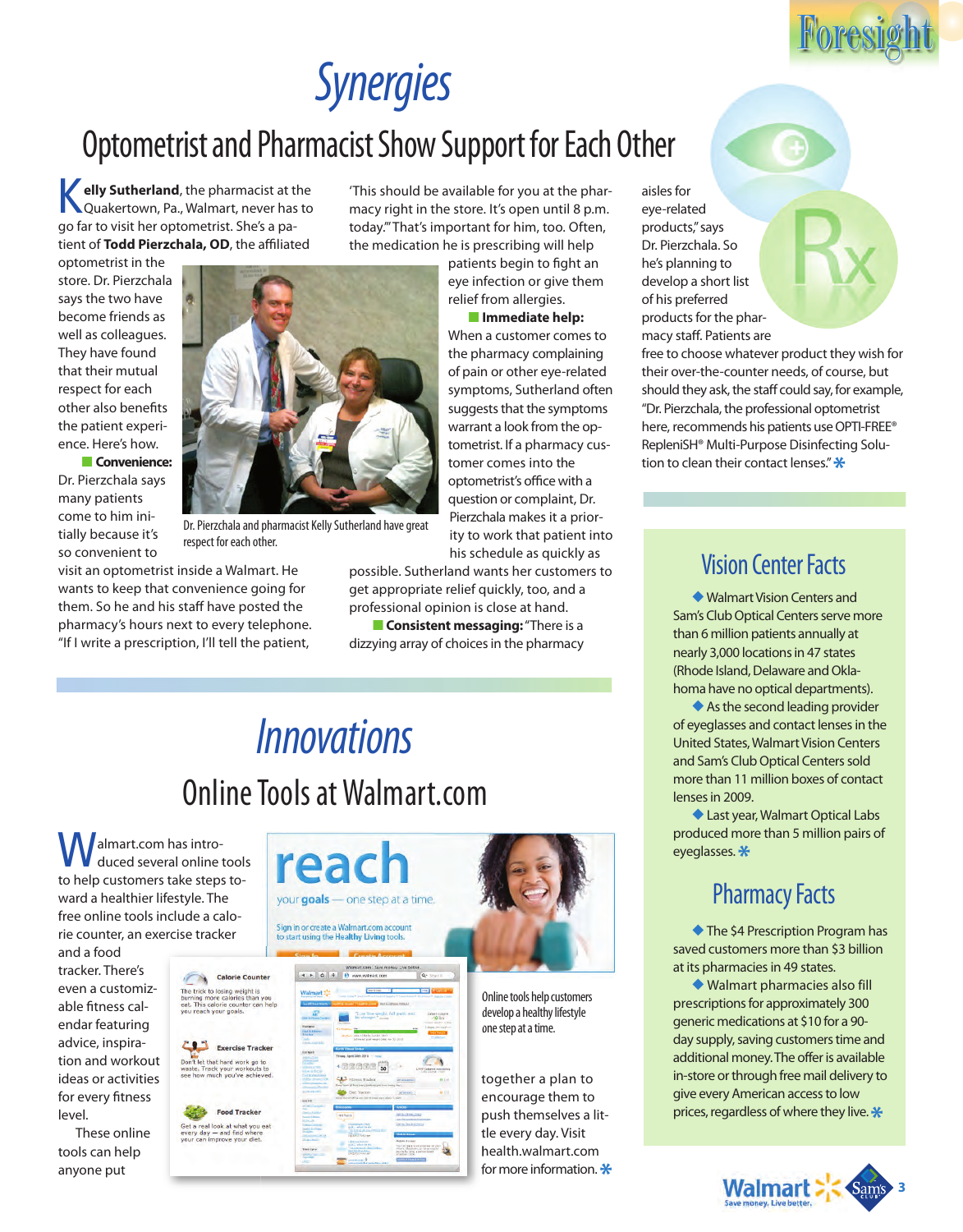

### Focus Training

### Tools to Help Associates Grow and Customers Benefit



**By Renee Ford, Senior Manager, Training Project Management Office**

**n** the eight years I've been with Walmart, I've seen a great deal of innovation and move**n the eight years I've been with Walmart, I've ment. However, the Health and Wellness division initiatives are the most impressive yet. I'm excited about the challenges and opportunities**

Renee Ford

**facing the training team.**

**A few years ago, I joined the optical division with the goal of developing training plans to serve as a guided road map for Vision Center associates. Under my leadership, we developed and implemented Optical Onboarding, a program designed to integrate new associates into the Vision Center. A second program, called Best Patient Experience, was also developed and implemented. The Best Patient Experience training focused on increasing sales and patient loyalty by enhancing the eyewear-shopping experience for patients. Both of these programs were deployed nationally.**

**As the Pharmacy and Optical divisions became consolidated, a**

**Health and Wellness Training Project Management Office was estab-**

**lished to support the training needs of the division. Our goal in the Training Project Management Office is to define and execute a learning strategy that meets the professional and develop-**



**mental needs of our senior leaders as well as our optical and pharmacy associates. Currently, the primary focus is cen-**



**tered around developing training plans for our Market leaders, pharmacy and optical associates. To support in this critical lift, I am pleased to announce that the department has expanded to in-**

**clude Andrew Wiser andMark McCrary, who serve as training project managers.**

**We will continue to develop exciting training solutions to meet the needs of our professionals. I look forward to serving each of you as your advocate for stellar training and development programming.**



### Tackling Meibomian Gland Dysfunction Associated with Dry Eye

ry eye can be the result of both evaporative and aqueous deficiency. The first is water loss from the exposed ocular surface; the second is a failure of lacrimal secretion.

However, a recent study found that 58 percent of the dry eye patients were evaporative and 30.5 percent of the dry eye patients had components of evaporative and aqueous deficiency. In other words, nearly 89 percent of dry eye patients have an evaporative etiology behind their symptoms.<sup>1</sup>

The main cause of evaporative dry eye disease is that

the meibomian glands no longer produce adequate meibum (oily or lipid component of the tear film). Several over-the-counter eye drops have tried to mimic this secretion,



often with mineral oil, which historically resulted in blurred vision and required frequent dosing.

However, scientists at Alcon® found a way

to overcome the shortcomings with its new SYSTANE® BALANCE Lubricant Eye Drops. Keeping the successful components found in its SYSTANE® ULTRA Lubricant Eye Drops, researchers built on that foundation. The demulcent polyethylene glycol (PEG) and HP-Guar and sorbitol form the crosslinking meshwork that provides a longer contact time of the demulcent on the ocular surface. The

new SYSTANE® BALANCE Lubricant Eye Drops includes mineral oil and anionic phospholipid, a combination Alcon calls the LipiTech<sup>™</sup> System. More than 10 years of research has resulted in drops that are specifically designed for dry eye patients associated with

meibomian gland dysfunction (MGD).<sup>2</sup>

For dry eye patients without lipid deficiency, SYSTANE® ULTRA Lubricant Eye Drops would be optimal. SYSTANE® BALANCE Lubricant Eye Drops stabilize the tear film in dry eye patients with lipid deficiency. The LipiTech™ System added to SYSTANE® BALANCE Lubricant Eye Drops restores the lipid deficient layer and re-establishes the natural tear film, providing lipid layer restoration and lasting relief for dry eye patients with MGD. Since the vast majority of dry eye patients are of an evaporative etiology, SYSTANE® BALANCE Lubricant Eye Drops are a welcome product for management of this ocular disease.**\***

<sup>1</sup> Tong L, Chaurasia SS, Mehta JS, Beuerman RW. Screening for Meibomian Gland Disease: Its Relation to Dry Eye Subtypes and Symptoms in a Tertiary Referral Clinic in Singapore. *Invest Ophthal & Visual Science*. Feb 24, 2010; 51:3449-3454.

<sup>2</sup> Data on file, Alcon Research Ltd.

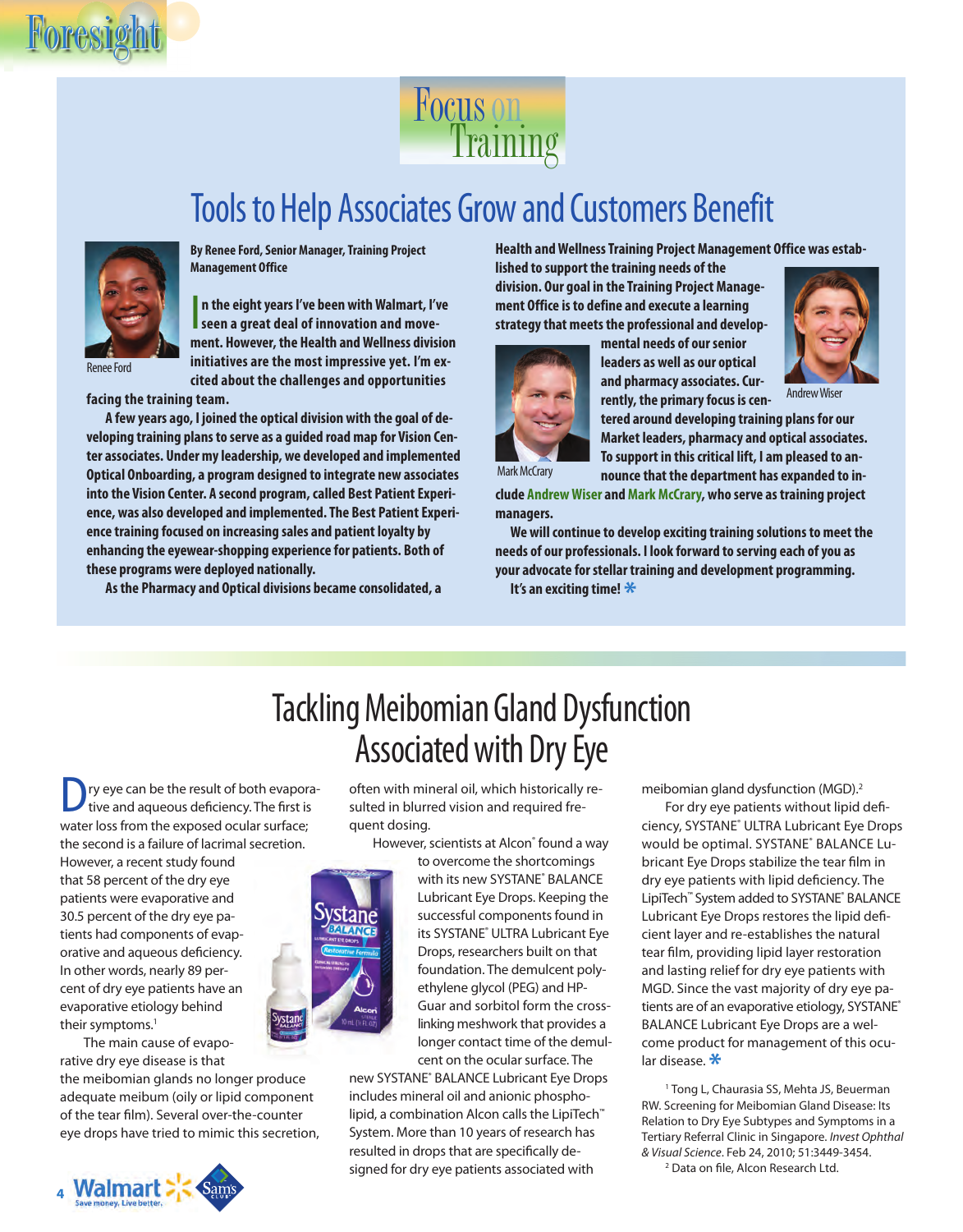# *Health Focus: Diabetes*

### Take Diabetes Education One Step Further

Sosa's passion for diabetes awareness

began when she first worked with diabetic patients in an extensive, formal diabetes program. Around the same time, her nephew developed type 1 diabetes. Knowing that patients can be hesitant to ask for more information, she doesn't wait for questions. She plunges right in, telling patients, "'You can have total control.' It's so satisfying to me when I can make a suggestion or show these patients how to improve

and specials available.

In October, pharmacist **Kris Sosa** got ou n October, pharmacist **Kris Sosa** got out

led a nutritional tour of her Walmart in Parker, Colo. Her primary focus was to show her customers with diabetes how they could make smart purchases. Walking down different aisles, Sosa highlighted healthy food choices, explained how to read nutritional labels, offered advice on skin and foot care and discussed selecting OTC medications wisely. She also took the group over to the Vision Center to talk about the connection

between eye health and overall body health, as well as introduce the latest promotions



Kris Sosa leads nutritional tours in the grocery.

their life or care." She recognizes that she provides easier and more frequent access to the health care system for many diabetic patients. Doctors may not have as much time as patients need, or patients are reluctant to ask questions at the time of their appointment.

But her interactions with diabetic patients occur much more regularly. She shares sample meal plans that are customized to the patient's lifestyle or caloric intake and assists with meter training. "It's part of our job to show them how, but in a fast-paced pharmacy setting it can be challenging," she says. Still, she finds the time to make sure patients with diabetes know how to use their meter correctly, which reinforces the importance of monitoring blood glucose.**\***

*Next issue... Health Focus: Obesity*



Foresight Foresight

**M** aria Fragoulis, OD, is sometimes the first health care provider to suspect that a patient has undiagnosed diabetes. Dr. Fragoulis says that it is a common occurrence in the three Columbus, Ohio-area Wal-



mart stores where she works, so she is considering adding blood glucose testing as part of her comprehensive exam in 2011. Currently, when she sees a patient with whom she suspects diabetes, be-

Dr. Fragoulis

cause of hemorrhaging or micro aneurysms in the eye, she refers that patient immediately to a primary care provider.

Frequently, Dr. Fragoulis has patients calling to ask her if she can conduct a"diabetic eye exam. These really are comprehensive eye exams, where I take fundus images of their retina and explain the results, but I hear the question often,"she says. So she'll begin advertising that as one of the services she offers. She already provides letters to the patient's primary care doctor, and she plans to add optical coherence tomography technology to gain better images of different parts of the eye. These images will help her with patient education and stressing to patients why they

#### Patient Education Is Critical

need to be compliant with their medication, dietary and exercise regimens as discussed with their primary care providers.

Dr. Fragoulis is in regular contact with the pharmacists in the stores. She and other health care professionals are exploring holding in-store health fairs, where pharmacy associates can help with simple glucose testing and she can take retinal photos. Already, these professionals respect each other and the

services each can provide to customers and patients."The \$4 generic prescriptions have been great as a way to save money. It's also very convenient for the patient. If I have to write a prescription, I'll always offer to call it into the pharmacy during our exam so it can be ready for the patient right away."And if pharmacy associates hear a shopper ask about treatment for red eye, they can say that an eye doctor practices right in the store.**\***

### Know Diabetes Warning Signs

ovember is Diabetes Awareness Month. Type 2 diabetes is the most common form of diabetes, affecting about 24 million people—about one-third of whom don't know they have it, according to the American Diabetes Association. Knowing is an important part of the battle in preventing complications such as heart disease and stroke, blindness, kidney disease and more. If caught during the prediabetes stage, individuals can lower their risk of complication.

Those at highest risk are African Americans, Latinos, Native Americans, Asian Americans,

the elderly and those with a family history. Here are symptoms and warning signs:

◆Increased appetite after eating (especially when combined with the symptoms below)

- ◆Unexplained weight loss
- ◆ Dry mouth
- ◆Frequent urination
- ◆Fatigue
- 
- ◆ Blurred vision
- ◆Headaches **\***

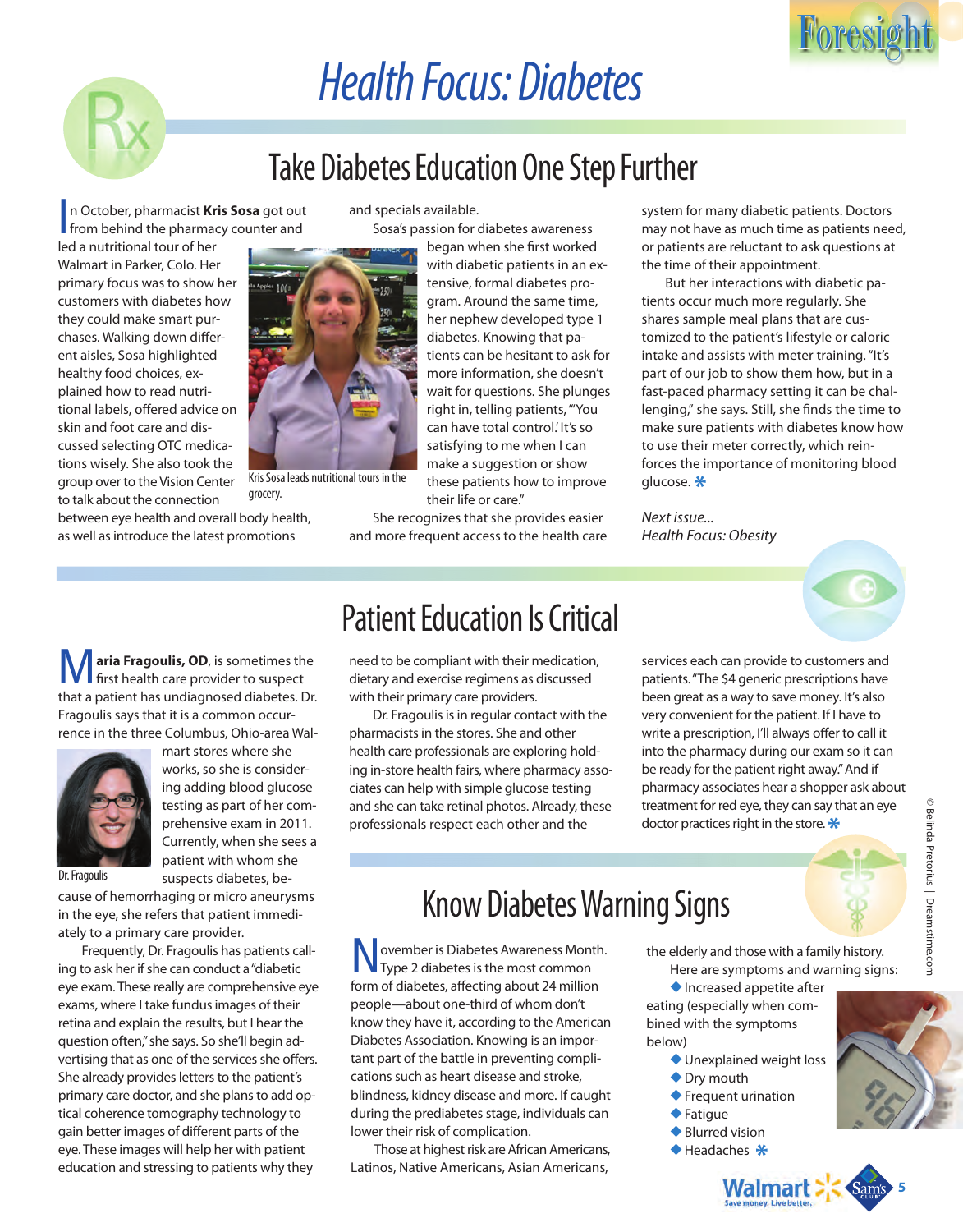#### Optometrist Helps Patients through the Array of Choices

#### *Not all contact lens multi-purpose solutions are the same*

ptometrists may be confident that patients will follow their instructions when



Foresight

they leave the office, but how long will they continue to stay loyal to the optometrist's directions? Bad habits can creep in during the time between eye exams, so **Lauren Gump, OD**, of Somersworth, N.H., has a discussion with all of her contact lens patients about the multi-purpose solution they use to clean and disinfect their lenses. It's not a conversation that should be saved just for new wearers."Talk to your patients about contact lens solution

Dr. Gump

every year because you never know who has decided to switch and change brands,"Dr. Gump says.

To be certain that her patients are following her recommendation to use OPTI-FREE® RepleniSH® Multi-Purpose Disinfecting Solution from Alcon®, Dr. Gump explains that she's aware of the many options that exist for lens care solutions. But she makes the recommendation based on clinical research and her own clinical observations that it's the best match for most of her patients."Not all solutions are the same," she tells her patients. "OPTI-FREE" RepleniSH<sup>®</sup> MPDS is the best match for your

contact lenses. It is the only one that has TearGlyde® reconditioning system to provide 14 hours of moist lenses."

To keep the brand name in mind, she sends new patients home with a starter kit and a coupon for their next purchase. This will help patients remember that they need to look for

the specific brand of solution, and not just a green box. Store brand formulations can change, and the preservatives can vary from one product to another, she explains. Alcon does not manufacture any store-brand solutions. Contact lens wearers who have strayed from her lens care solution recommendation often switch back when she reinforces the importance of the product. "Some patients say their lenses didn't feel as good or weren't as comfortable at the end of the day when they changed to a different product," she says.

Dr. Gump appreciates Alcon's support of her practice located in Walmart, and her collegial relationship with her representative is important to her. Dr. Gump also recommends or prescribes eye drops for dry eye and allergies from Alcon because the products come from a company she trusts, and she knows that the prescriptions will work well for her patients.**\***

#### Free Contact Lens Care CE for Pharmacists

ne hour of continuing education to en**hance pharmacists' knowledge of contact lenses and contact lens care systems is available online, at no cost, through uspharmacist.com. The course, titled** *The Role of the Pharmacist in Educating and*



Free online CE is available at uspharmacist.com.

*Counseling Patients on Contact Lens Care***, was developed by an optometrist for pharmacists. It will help pharmacists and pharmacy technicians discuss the importance of good contact lens care and identify the potential complications and incompatibilities associated with contact lens care systems, including differences between branded and generic solutions, as well as provide an overview of contact lenses. The program also includes strategies on educating and counseling contact lens-wearing customers. This web program is available through September 2011. \***

**Headaches, neck**<br>and back pain could be caused by visual fatigue syndrome © Stanislav Perov | Dreamstime.com © Stanislav Perov | Dreamstime.com(VFS), which occurs when most of your day is spent focusing on objects in the oneto-three-foot range. It can be painful and reduce the quality of your work, according



Hours spent staring at computer screens can result in visual fatigue.

to essilorvisualfatiguesolutions.com. The

#### When you experience these symptoms, along with tired eyes and eyestrain, it's time

to suffer.

site also says that about eight-in-10 people experience VFS, but many do not realize what the problem is and continue

to analyze your day-

to-day activities and make improvements. The American Optometric Association (AOA) recommends resting your eyes during long

periods of computer use or close-in focus. Take a 15-minute break for every two hours of continuous use. Every 20 minutes, look into the distance for 20 seconds to help your eyes refocus, the AOA suggests.

It's also important to examine your work environment. Ideally, your computer screen should be 15-20 degrees below eye level and 20-28 inches from your face. Eliminate glare from lights or add a screen filter. Ergonomics matter: use a padded chair, conformed to your body, and rest your feet flat on the floor. Computer glasses can help prevent and ease the discomfort of computer vision syndrome.**\***

**6** waimart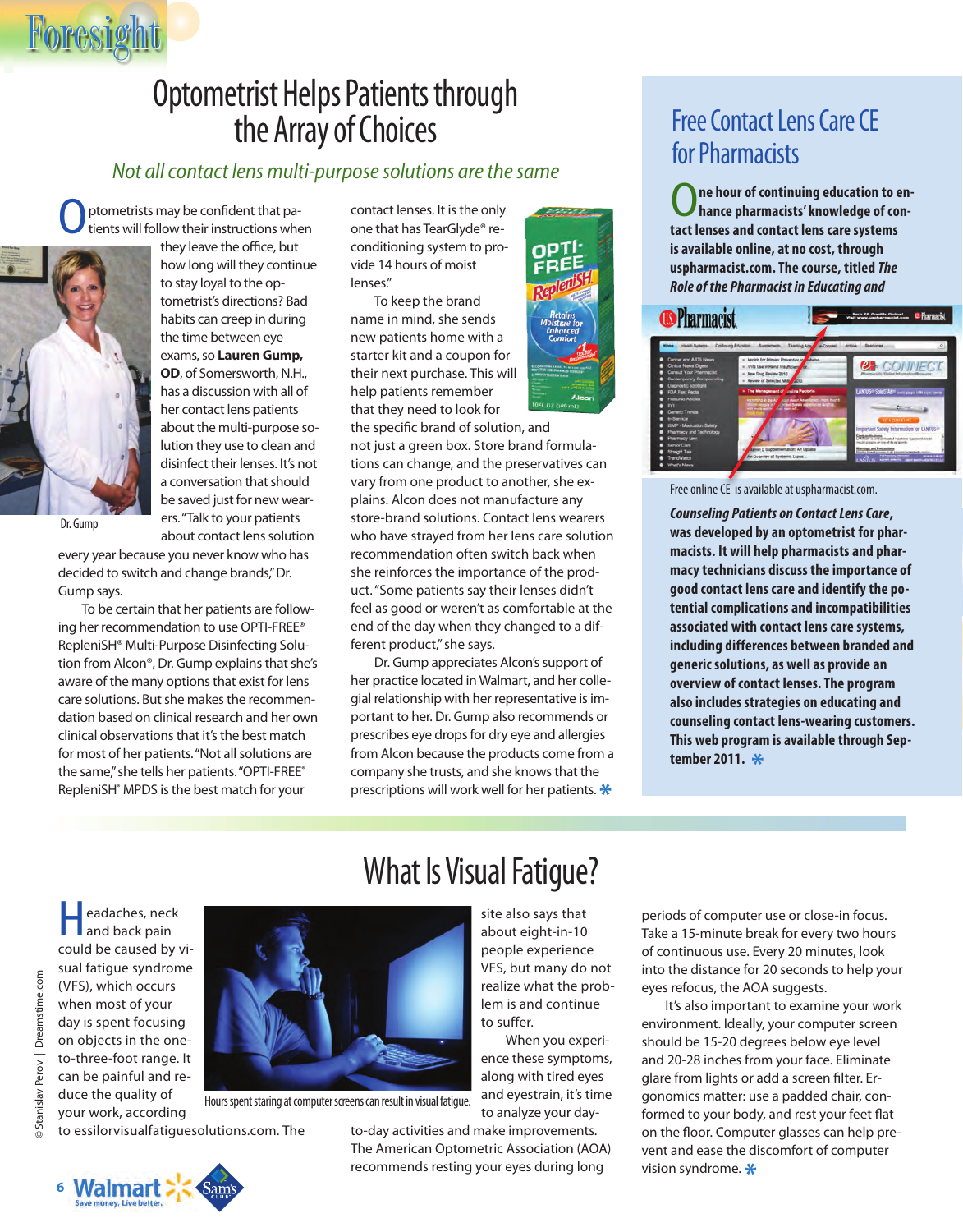

# *Customer Focus: Seniors*

aregivers of Alzheimer's disease patients shift from feeling confident to bewildered quickly. Pharmacist **Shana Hollopeter** sees it all the time in her Middlesboro, Ky., Walmart. "I notice a difference from when they first come in very well dressed," she says. The next time the caregiver returns, Hollopeter says that he or she is often the individual in need of some assistance.

Each year, \$172 billion is spent on Alzheimers'care, but that doesn't include the cost of the approximately 10.9 million unpaid caregivers, most of whom have no background

### Reach out to the Caregiver

in medical care. "If our caregivers were to disappear, the U.S. would be smothered by the costs of what these caregivers do out of love and sheer necessity,"she says. Overwhelmed and confused, caregivers come into the pharmacy to pick up medication, and Hollopeter uses the opportunity to educate them. She listens carefully to each situation and follows these three steps with every caregiver.

**EXCreate awareness of the helpline.** The National Alzheimer's Association helpline is

Shana Hollopeter



#### Flu Facts

almart.com features an online flu shot clinic at flushotusa.walmart.com. Users can enter their ZIP code and a range of dates to find out locations and hours of flu shot clinics. The U.S. Centers for Disease Control recommends flu shots for people over 50

years of age, as well as children between 6 months and 18 years old, those with chronic medical conditions, pregnant women, residents of nursing homes, caregivers of anyone in these categories and health care professionals. Anyone who wants to reduce the risk of becoming ill with influenza or of transmitting it to others should get a flu shot.**\***

open 24/7 at 1-800-272-3900. This line connects callers with a representative, someone from his or her state association, if available. The Alzheimer's Association can provide information and support and make referrals to local agencies that provide in-home services and specialized information such as legal advice and information regarding Medicaid and Medicare.

■ **Always follow up.** Check in on the caregivers to make sure they're getting needed assistance or to see if they've completed certain tasks mentioned during a previous discussion. The physical and mental strain from caring for an Alzheimer's patient often can leave the caregiver forgetful.

#### ■ **Discuss the patient's medication.** Alzheimer's patients may be taking multiple prescriptions and over-the-counter medications on a regular basis. Discuss the chances of drug interaction and the importance of following instructions carefully.

Hollopeter, who holds a dual degree in pharmacy and interdisciplinary geriatricsgerontology, plans to become a board-certified geriatric pharmacist over the next few years.

She hopes that with a little education, she can make a difference in the lives of these caregivers and their patients.**\***



#### Slow Down and Speak Up

**During the 15 years that Cynthia Drenth, OD**, has been the optometrist at a Fairlawn, Ohio, Walmart, her practice has grown—in large part because aging patients appreciate and trust her."Doctors can be so busy in their practices that they may not take the time to adjust



their timing when an older patient comes in.The result is confusion on the patient's part, and doctors get frustrated if they have to explain things repeatedly," she says. So she makes a point of slowing down her pace.

"I slow down, and I talk a little louder. I take the time to address their concerns about cataracts or dry eyes or other conditions,"she says. For example, dry eyes can affect patients'vision, and Dr. Drenth recommends lubricant eye drops, along with nutritional changes such as adding flaxseed and fish oil supplements to their diets."These patients are so appreciative of anything new that will make their eyes feel better,"she says.

Caregivers in the community used to want to take their elderly relations to ophthalmologists for primary eye care, but they find her and the Walmart location is so accessible and provides such a good value. "The caregivers in the community, especially those from the surrounding retirement homes, know I've taken good care of other people and feel comfortable bringing their elderly charges here," she says. **\***

#### The Pharmacy Connection

r. Cynthia Drenth and the pharma**cist in her store have gotten to know each other well over the years. The pharmacist feels confident telling pharmacy customers that there's a qualified, professional optometrist on site when those customers have questions or eye emergencies. "I have a lot of walk-in patients who come straight from the pharmacy," she says. And when patients leave her optometric exam room with a prescription in hand, she can tell them with confidence that the medication she has prescribed will be available at the Walmart pharmacy. "The pharmacist knows what I like to prescribe so she keeps those medications in stock. It's better customer service that way." \***